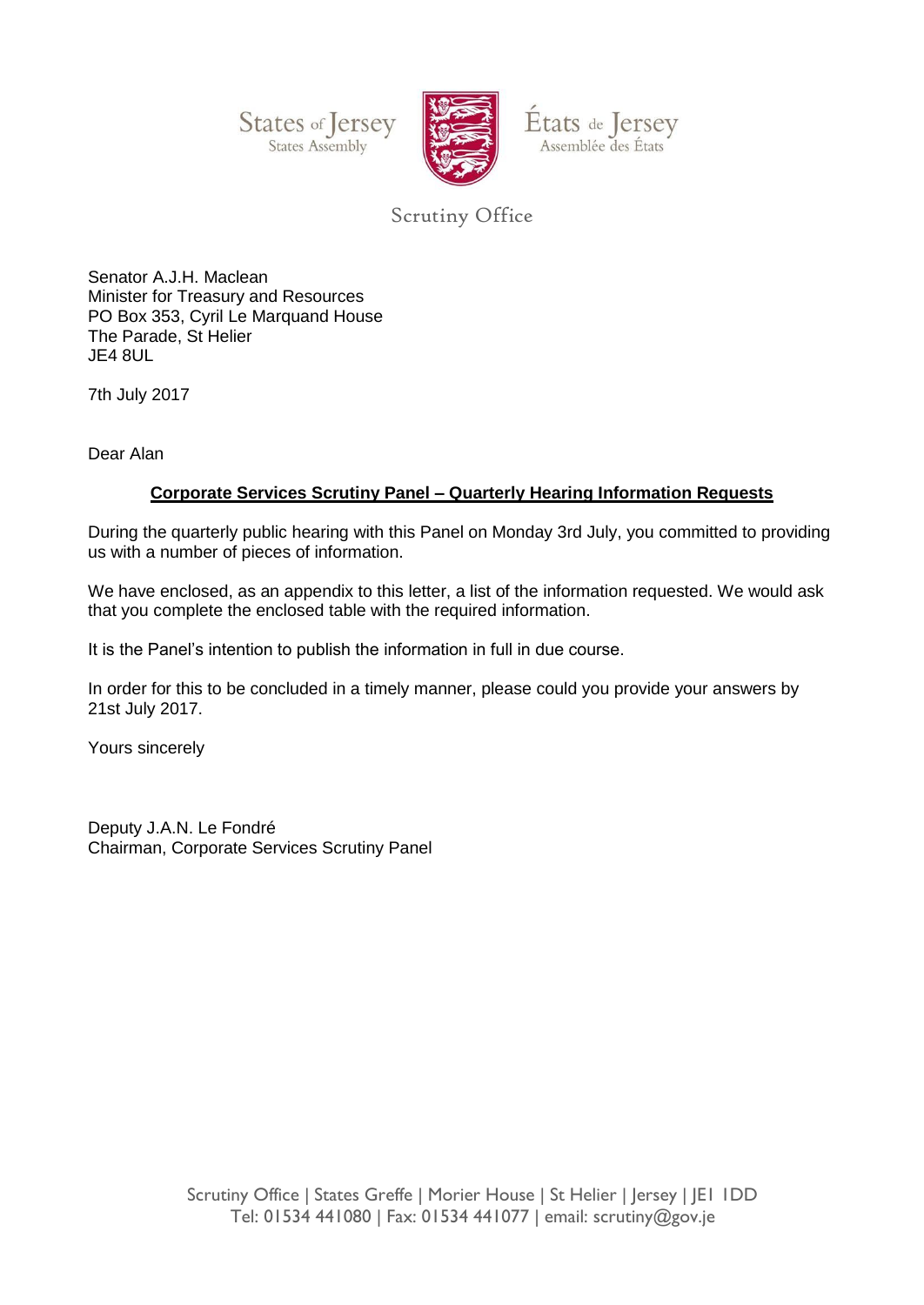## **Appendix**

Quarterly Public Hearing held on 3rd July 2017: Information to be provided by the Minister for Treasury and Resources to the Corporate Services Scrutiny Panel

| <b>Information requested</b>                                                                                                                                                                                                                                                                                                                               | <b>Minister's response</b> |
|------------------------------------------------------------------------------------------------------------------------------------------------------------------------------------------------------------------------------------------------------------------------------------------------------------------------------------------------------------|----------------------------|
| Total spend to date on the Hospital funding<br>strategy<br>To include total costs of Treasury staff time                                                                                                                                                                                                                                                   |                            |
| Total remaining budget available for the Future<br>Hospital project                                                                                                                                                                                                                                                                                        |                            |
| How much of the increase in tax revenue in 2016<br>was due to an increase in the number of<br>taxpayers in 2016?                                                                                                                                                                                                                                           |                            |
| Clarification of the "Part of Public Square" listed<br>to be sold in the States of Jersey Development<br>Company 2016 Accounts (Note 8). Clarify the<br>Public Square concerned and the specific part to<br>be sold and the reason for sale.                                                                                                               |                            |
| In relation to the assets held for sale as per note<br>8 of SOJDC 2016 Accounts; explain the reason<br>for not complying with the exit strategy approved<br>by the States in Appendix 5 of P.73/2010. For<br>example, in P.73/2010, the Waterfront Hotel is<br>listed as "Transfer to Jersey Property Holdings",<br>however it has now been sold by SOJDC. |                            |
| Clarification on why the annual dividend paid by<br>SOJDC (representing car park income from the<br>Esplanade car park as per R.7/2012) has                                                                                                                                                                                                                |                            |